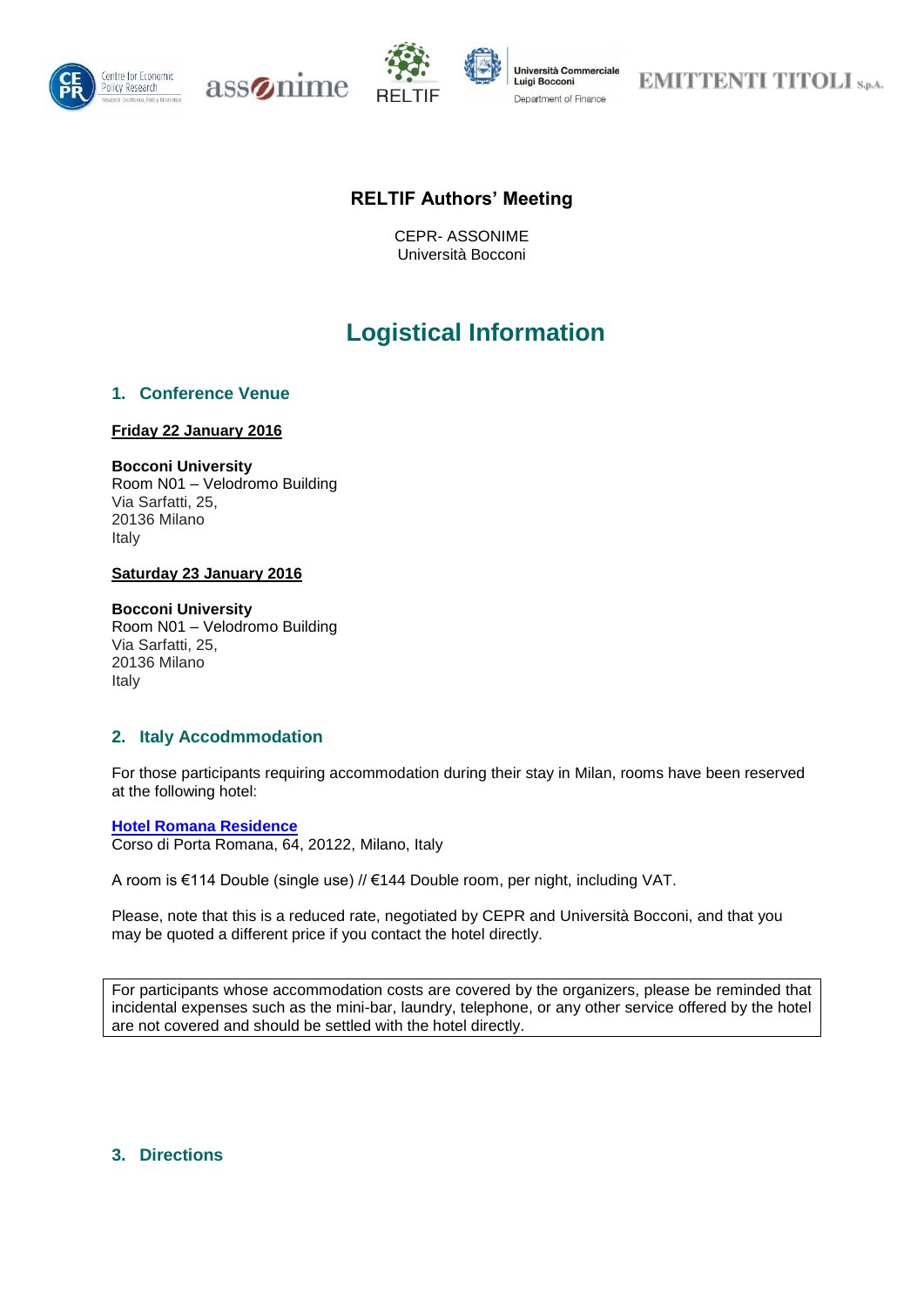





**EMITTENTI TITOLI SDAL** 

## **From Linate airport to the hotel**

assomme

Taxi: Participants can take a taxi from the airport to the hotel. Taxi's should take roughly 25 minutes and cost  $\in$  25 approx.

Alternatively, you could take the 73 bus (destination: San Babila) and after 16 bus stops, get off at L.go Augusto. Then you should take the 94 bus (destination: P.ta Volta - Minghetti) until C.so P.Ta Romana Via S. Sofia bus stop. The Romana Residence is a 100 metre walk from the bus stop.

#### **From Malpensa airport to the hotel**

Participants should take the Malpensa Express. It's a train which arrives at Cadorna Station. Then take the 94 bus (destination: P.ta Volta - Minghetti).

#### **From the hotel to the conference**

The conference and hotel are approximately a fifteen- twenty minute walk (**see map at the end of the document**). Alternatively, walk to Crocetta metro station (yellow line - destination: San Donato). After only one stop, you should get off at Porta Romana and then they should take the 9 tram. The Bocconi University stop is called Porta Lodovica.

#### **4. Meals**

Breakfast should be taken at the hotel.

Lunch and refreshments during the day will be provided at the conference venue during the breaks in the programme.

A dinner has been organised on Thursday 21 January and Friday 22 January at the following restaurant:

**Bocconi Restaurant,** Via sarfatti, 25 – 20136 Milan

Any dietary requirements can be accommodated **if indicated in advance**.

## **5. Local Contact**

For any questions regarding the logistical arrangements and any queries **during your stay in Milan**, please contact:

**Antonella Giuliano** Finance Department Bocconi University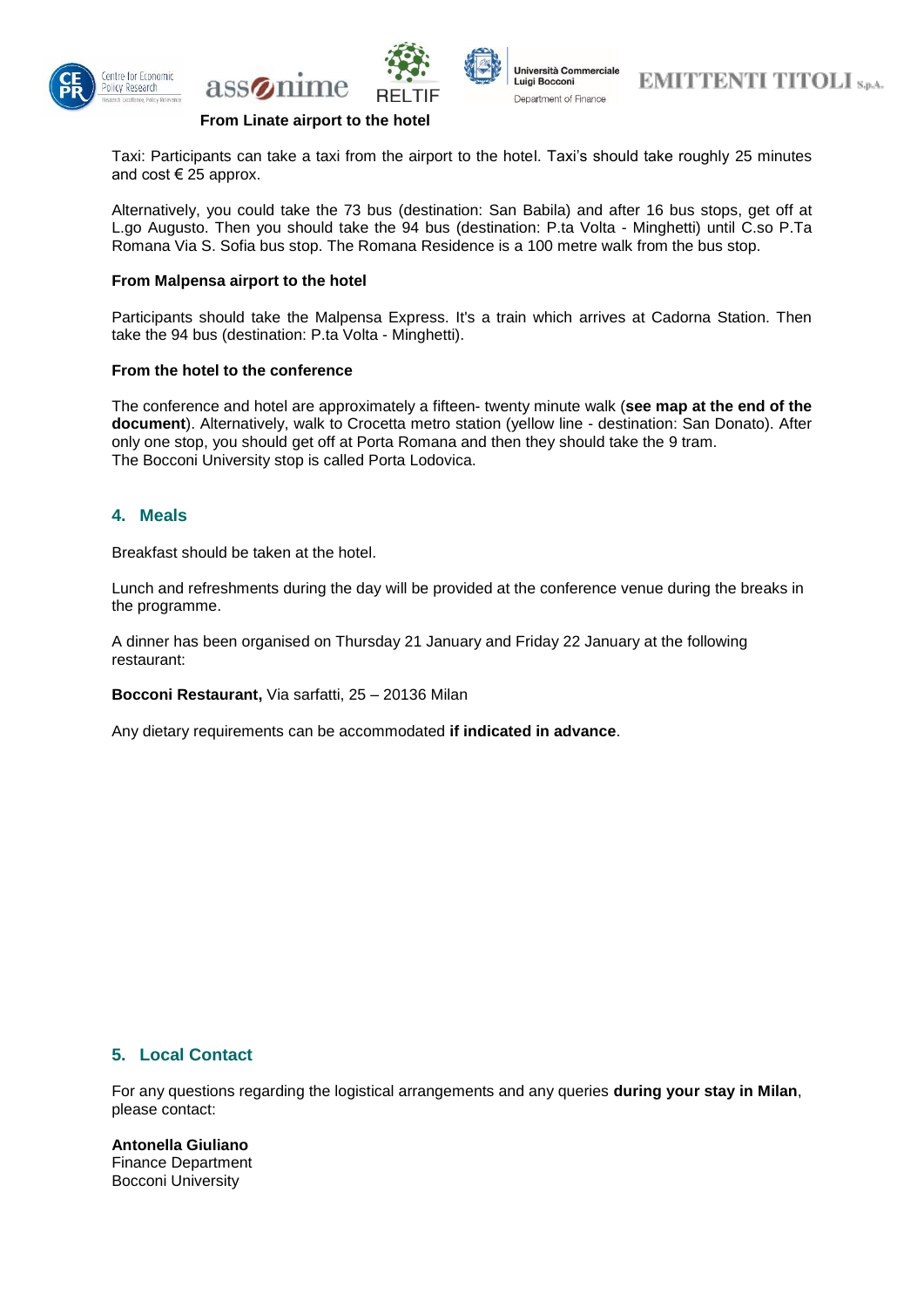





## **EMITTENTI TITOLI** S.p.A.

Email: [antonella.giuliano@unibocconi.it](mailto:antonella.giuliano@unibocconi.it) Tel: 02-5836-5901

**Zajra Tempera** Finance Department Bocconi University

Email: [zajra.tempera@unibocconi.it](mailto:zajra.tempera@unibocconi.it) Tel: 02-5836-5857

## **6. Useful Weblinks**

**General Milan**: <http://www.worldtravelguide.net/milan>

**Public Transport**:<http://www.atm.it/en/Pages/default.aspx> <http://www.worldtravelguide.net/milan/getting-around>

## **7. [Maps](https://www.google.com/maps/d/edit?mid=zeMWXZEoBXj0.kS6oSFC7w_V0&usp=sharing)**

- ◆ Hotel Romana Residence
- **Bocconi University**
- Milan Linate Airport
- Malpensa Airport